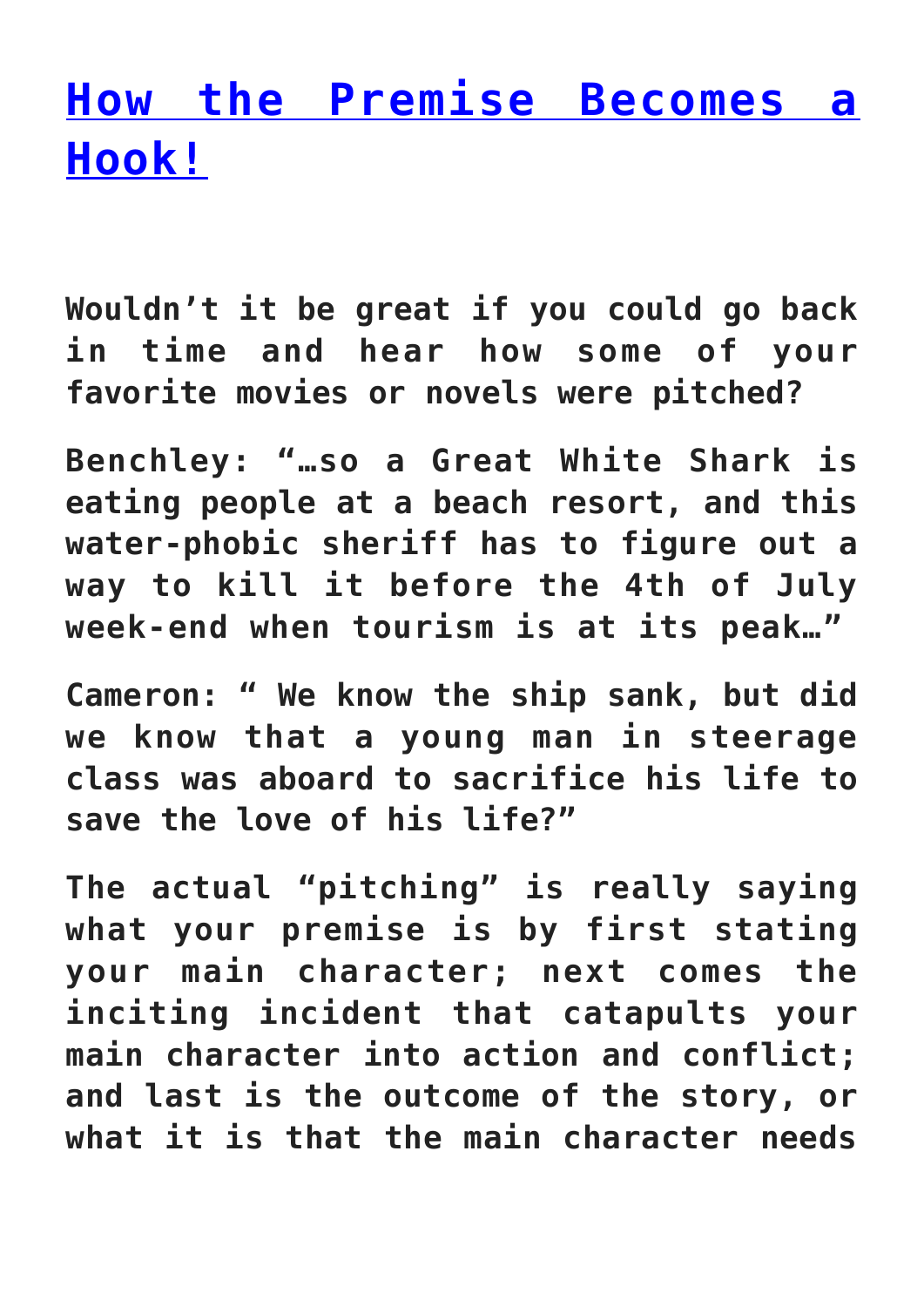## **to do to solve his problem.**

**The premise of your story becomes "high concept" when you employ a "conflagration of opposites" methodology. This means that an immediately unlikely situation occurs in the story. For example: What if a man decides to dress up as a nanny in order to get to see his children after a divorce decree prevents him from having custody? What if there were a lawyer who suddenly could not tell a lie? Because lying is how lawyers make their living…**

**This "conflagration of opposites" can also be called a hook, which is the idea that sells the story. It isn't the story itself, because the hook doesn't** *tell* **you what happens next – instead, it** *sets up the question* **"what happens next?" You can transcend what has been done before by added an epic element. i.e. Man's struggle against nature; the human race will be destroyed; a societal breakdown of the family structure will occur.**

**Once you have your high-concept premise,**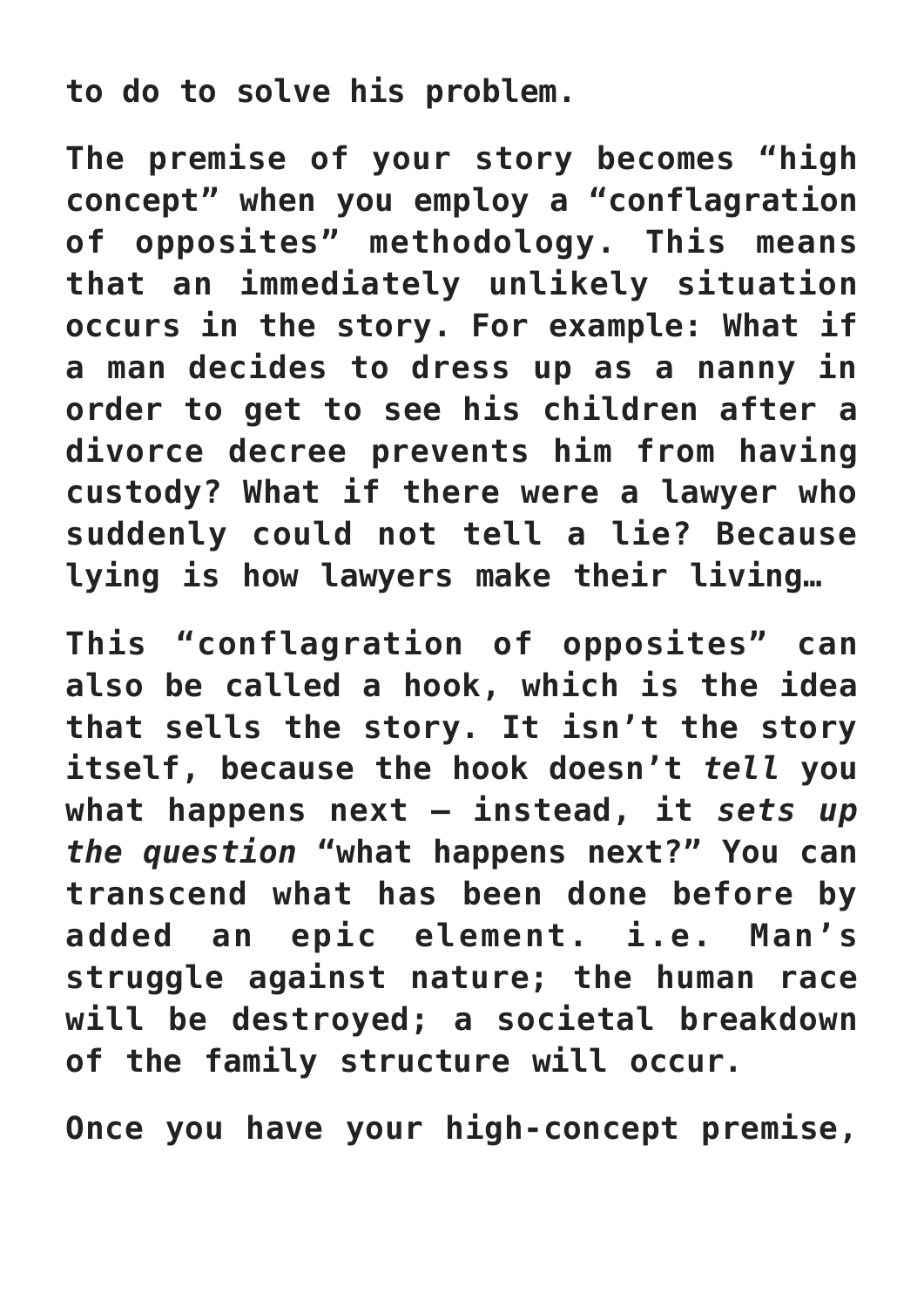**it should be no longer than 28 words. This would be like sending a text message that needs to include only the 3 main elements: main character; inciting incident; end game of the story. You can use this 28-words as your elevator speech; your pitch; your focus when you are writing your story. If you find yourself getting off-course, refer back to the high-concept premise to remind youself exactly what your story is about.**

## **[How Do I Start to Write?](https://jcad18.org/2015/07/how-do-i-start-to-write/)**

**1) Decide on your genre.** Think about genres that really speak to you, that move you deeply.

Is this an historical epic? Are your characters real or fictional? Is this a drama? A political thriller? An action/adventure? Is this a mix of romance and comedy? Drama and historical epic? Science fiction mixed with Drama and Mythology?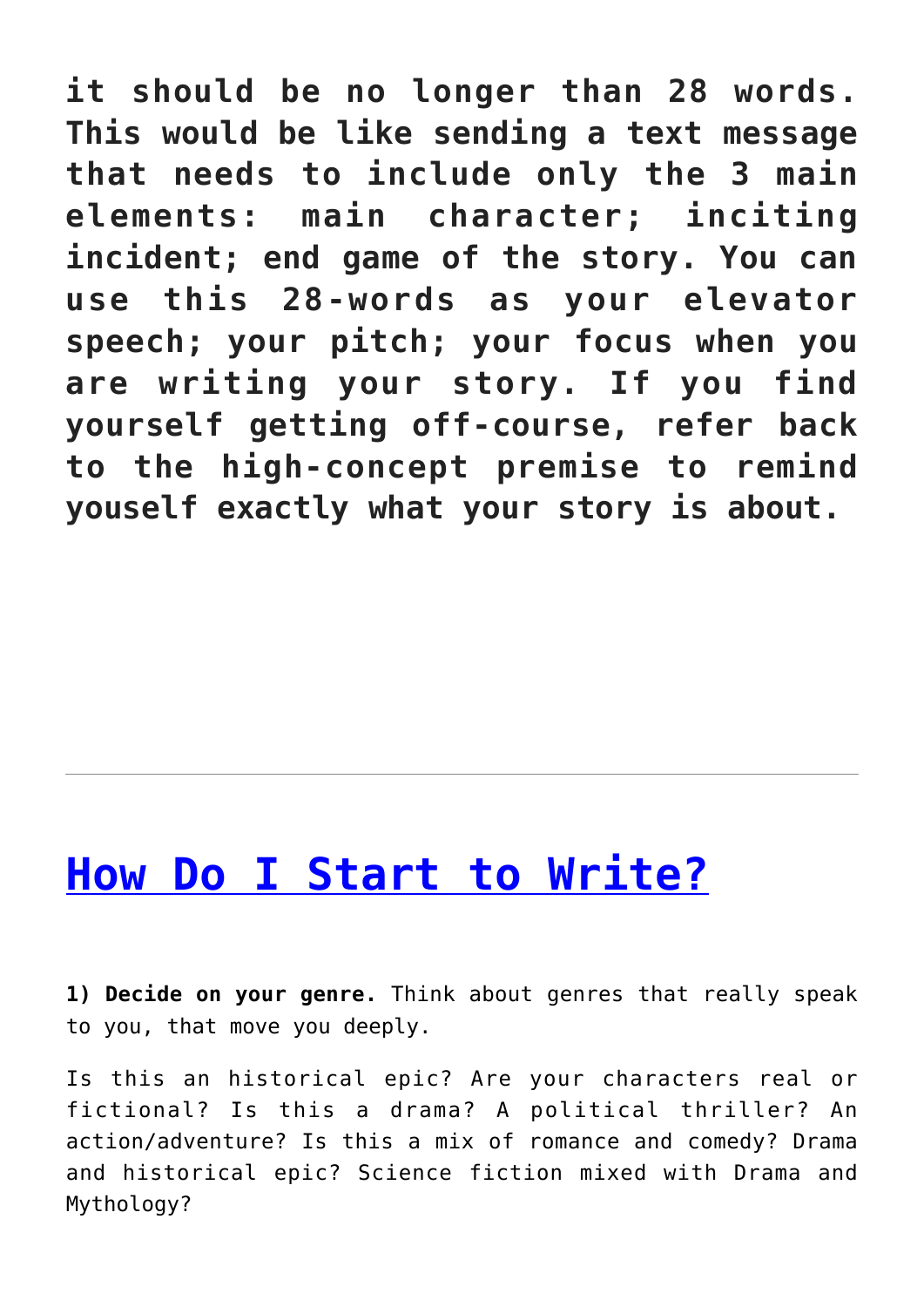**2) Where did your story originate?** Are you the sole author? Is it a derivative work based on other material, such as a book, magazine article, short story? Is the derivative work public record? If not, you have to acquire rights of the living person to write the story.

Maybe this was an event that occurred that you now want to write about. Maybe you "read about this person" and always wanted to write a story, incorporating this person's story, but fictionalizing it.

Maybe you lived in the arena you want to write about—Journalism, tennis, ballet, medicine, education, the oil industry, the legal profession, politics, art, music. This is good. But if you did not live in the arena you want to write about, you need to start doing research about the arena. As you get deeper and deeper into the research, you will be amazed how inspired you will become. New ideas and perspectives will reveal themselves. You will become knowledgeable and feel that you have the depth to write a story that is believable and "grabs" your audience!

**3) Story values within your story idea – Come up with a main character who has those values.**

**What draws you to that story?** What does the story reveal about the human condition? Your main character has psychological needs and moral needs – What are they? What happened to him/her that caused this character to have these needs? What flaws does this character have as a result of his/her psychological/moral make-up? All of this moral structure value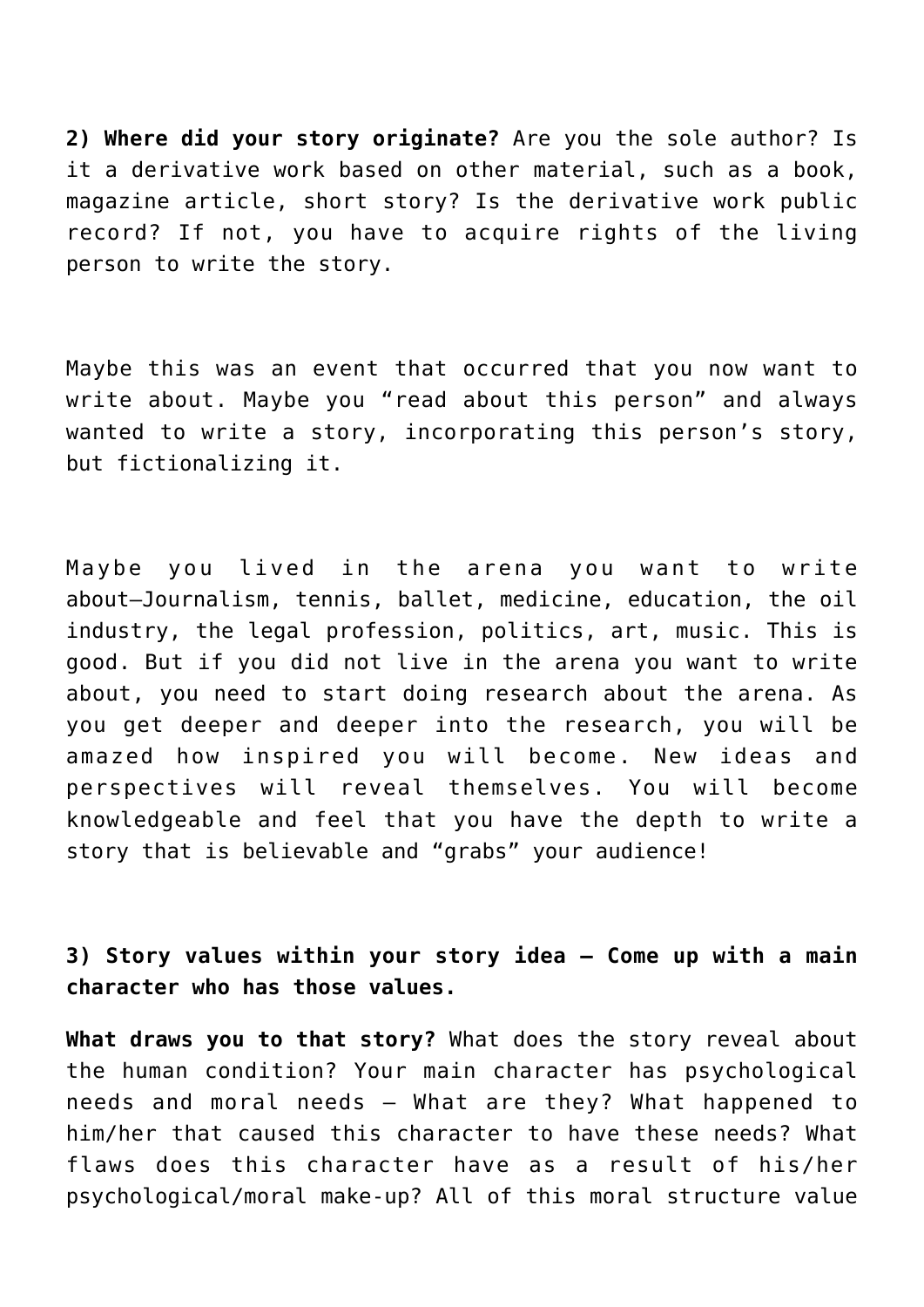system for your story will give it spine and a theme, and the moral structure value system of your main character will play out in the climax. So it's important to devote some time to this in the very beginning!

## **[What is my Premise?](https://jcad18.org/2015/04/what-is-my-premise/)**

**[Blog Post 4-30-15 Premise examples](https://jcad18.org/wp-content/uploads/2015/04/Blog-Post-4-30-15-Premise-examples.pdf)**

**We are at the VERY BEGINNING of the writing process for a great story idea you have been toying with for years. Do you buy screenwriting software and plug in your characters and start typing away? Answer: NO. THIS IS THE DEATH KNELL FOR A STORY. AFTER A FEW PAGES, YOU WILL BE LOST.**

**TAKE YOUR TIME AND…Start with the Premise. A premise in screenplay writing is also called a Log Line. If you stand in a parking lot and yell across to a friend and tell the friend what the story is about, you should require only one or two sentences. In Premise talk, you should be able to tell what your story is about in approximately 25 words or less.**

**A Premise is a combination of character and plot. It is NOT theme, not a character's weakness, not every detail in the story, not a sequence of events. It should include the following:**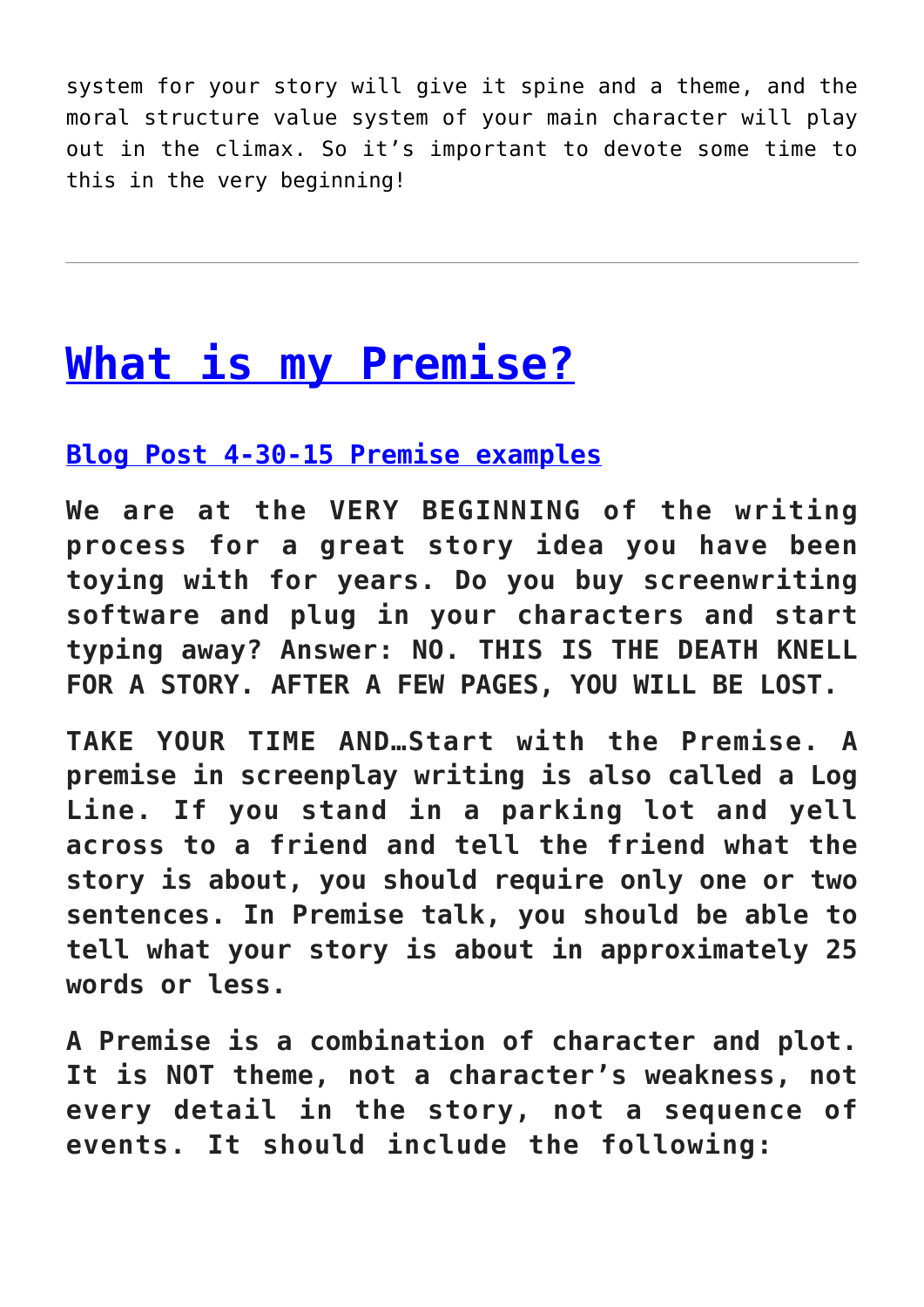1. **The inciting incident**

2. **The main character**

3. **The outcome (highly summarized) of the story**

**A Premise gives you the "High Concept" of the story. The "high concept" is the premise with a flip. The Premise should also enable the reader to tell what the genre is in those concise 25 words. The Premise should NEVER be the same as a movie you have seen. The Premise should never be an idea that you cannot develop into a story that has all the structure beats.**

**Here are examples of some famous Premises:**

**JAWS – Great white shark eats tourists off a small East Coast island community; a conflict-avoiding, water-phobic sheriff has to go out and kill it. (24 words)**

**The Inciting Incident in JAWS is when someone is eaten alive by the Great White. The main character is the sheriff. The outcome of the story is that the Great White is killed.**

**MRS. DOUBTFIRE – a Divorced Dad who misses his kids disguises himself as a British nanny and is hired by his ex- so he can see his kids more. (26 words)**

**The Inciting Incident in MRS. DOUBTFIRE is when the divorced dad is told by a judge that his wife**